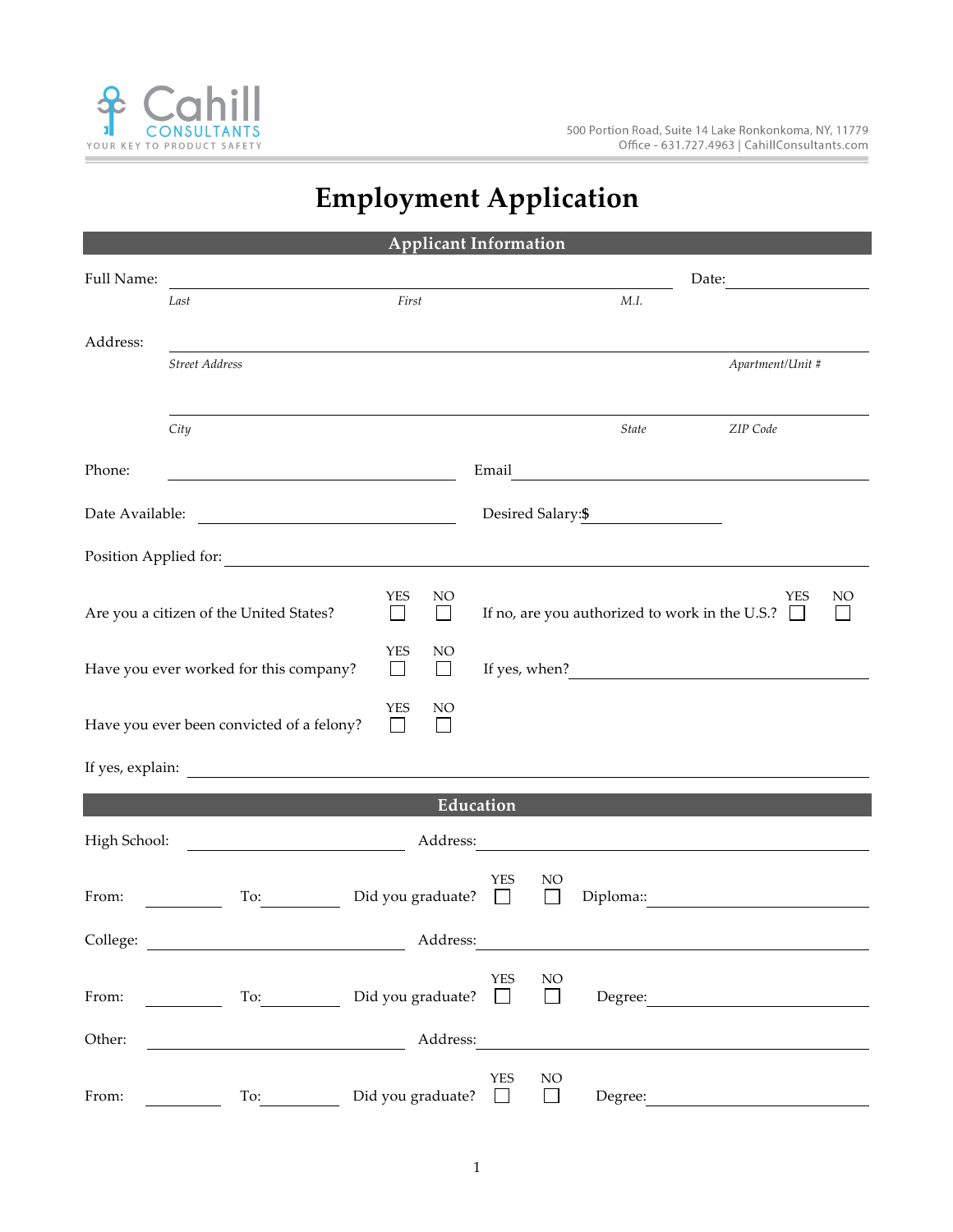|                      | <b>Previous Employment</b>                                                                                                 |                     |  |
|----------------------|----------------------------------------------------------------------------------------------------------------------------|---------------------|--|
| Company:             | and the control of the control of the control of the control of the control of the control of the control of the           | Phone:              |  |
| Address:             |                                                                                                                            | Supervisor:         |  |
| Job Title:           | Starting Salary:\$                                                                                                         | Ending Salary: \$   |  |
| Bonus Salary:        | \$<br><u> 1980 - Andrea State Barbara, amerikan personal di sebagai personal di sebagai personal di sebagai personal d</u> |                     |  |
|                      | Responsibilities:                                                                                                          |                     |  |
| From:                | $To: \begin{tabular}{ c c c c } \hline \quad \quad & \quad \quad & \quad \quad \\ \hline \end{tabular}.$                   | Reason for Leaving: |  |
|                      | <b>YES</b><br>NO <sub>1</sub><br>May we contact your previous supervisor for a reference?                                  |                     |  |
|                      |                                                                                                                            |                     |  |
| Company:             |                                                                                                                            | Phone: 2008         |  |
| Address:             | and the control of the control of the control of the control of the control of the control of the control of the           | Supervisor:         |  |
| Job Title:           | Starting Salary: \$<br><u> 1990 - John Stein, Amerikaansk politiker (</u>                                                  | Ending Salary: \$   |  |
| <b>Bonus Salary:</b> | \$                                                                                                                         |                     |  |
| Responsibilities:    | <u> 1989 - Johann Harry Harry Harry Harry Harry Harry Harry Harry Harry Harry Harry Harry Harry Harry Harry Harry</u>      |                     |  |
| From:                | To:                                                                                                                        | Reason for Leaving: |  |
|                      | <b>YES</b><br>NO<br>May we contact your previous supervisor for a reference?                                               |                     |  |
|                      |                                                                                                                            |                     |  |
| Company:             | <u> 1989 - Jan Barbara Barat, martin da basar da basar da basar da basar da basar da basar da basar da basar da b</u>      | Phone:              |  |
| Address:             | <u> 1980 - Jan Samuel Barbara, margaret eta idazlea (h. 1980).</u>                                                         | Supervisor:         |  |
| Job Title:           | Starting Salary: \$                                                                                                        | Ending Salary: \$   |  |
| <b>Bonus Salary:</b> |                                                                                                                            |                     |  |
|                      |                                                                                                                            |                     |  |
| From:                | To:                                                                                                                        | Reason for Leaving: |  |
|                      | <b>YES</b><br>NO<br>May we contact your previous supervisor for a reference?<br>$\Box$                                     |                     |  |